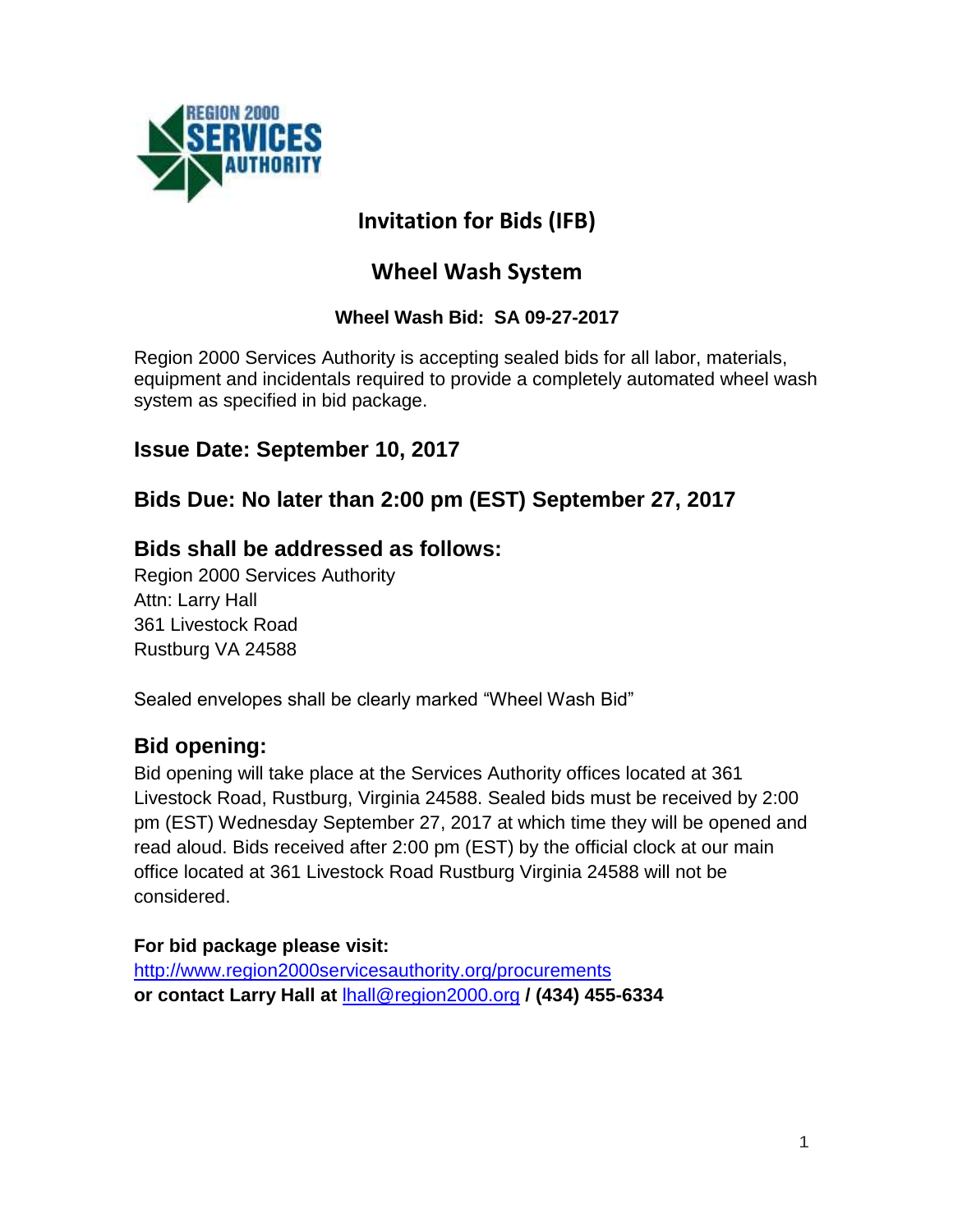# **SECTION 1: INTRODUCTION AND BACKGROUND**

### **1.1 INTRODUCTION**

The Region 2000 Services Authority operates a full service regional landfill at 361 Livestock Road in Rustburg, Virginia serving the Lynchburg, Campbell, Nelson and Appomattox Communities. We typically process 200,000 tons of solid waste per year. We estimate that over 200 trucks per day use the landfill.

#### **1.2 REQUESTS FOR BIDS AND FOR INFORMATION**

The Services Authority seeks sealed bids on a **MobyDick Wheelwashing Systems ConLine Series** wheel wash system or equivalent. Specifications for this brand can be found at <http://www.region2000servicesauthority.org/procurements>

Questions can be directed to Larry Hall at 434-455-6334 or **hall@region2000.org**. Responses will be posted on the Services Authority website, [www.region2000servicesauthority.org/](http://www.region2000servicesauthority.org/)procurements.

#### **1.3 SUBMISSION OF BIDS**

Bids should be submitted in a sealed envelope by 2:00 p.m., September 27, 2017 at the Services Authority offices at 361 Livestock Road, Rustburg, Virginia 24588. Bids should be clearly marked: Wheel Wash System Bid: SA 09-27-2017 Two complete copies should be submitted with each bid.

# **1.4 ADDENDA TO THE BID DOCUMENTS**

If it becomes necessary to revise any part of the bid documents, an addendum will be placed online at [www.region2000servicesauthority.org](http://www.region2000servicesauthority.org/) prior to September 22, 2017. Respondents are responsible to check online prior to submission of their proposal and acknowledge receipt of addendum(s) within their proposal. We will make a good faith effort to notify vendors if we are aware of their interest in this bid.

#### **1.5 PRE-BID CONFERENCE**

No pre-bid conference will be established for this bid opportunity.

#### **1.6 AWARD OF CONTRACT**

The Region 2000 Services Authority will award this IFB to the lowest responsive and responsible bidder.

#### **1.7 BID DETAIL**

Each bid should contain the following information:

- 1) Manufacturer, model name of product proposed and appropriate descriptive literature to show it is equivalent to the a MobyDick Wheelwashing Systems ConLine Series wheel wash system.
- 2) Price, all inclusive
- 3) Number of days to install from receipt of Purchase Order
- 4) References and Firm Experience.
	- a. Include the name and contact information for the person at the Firm who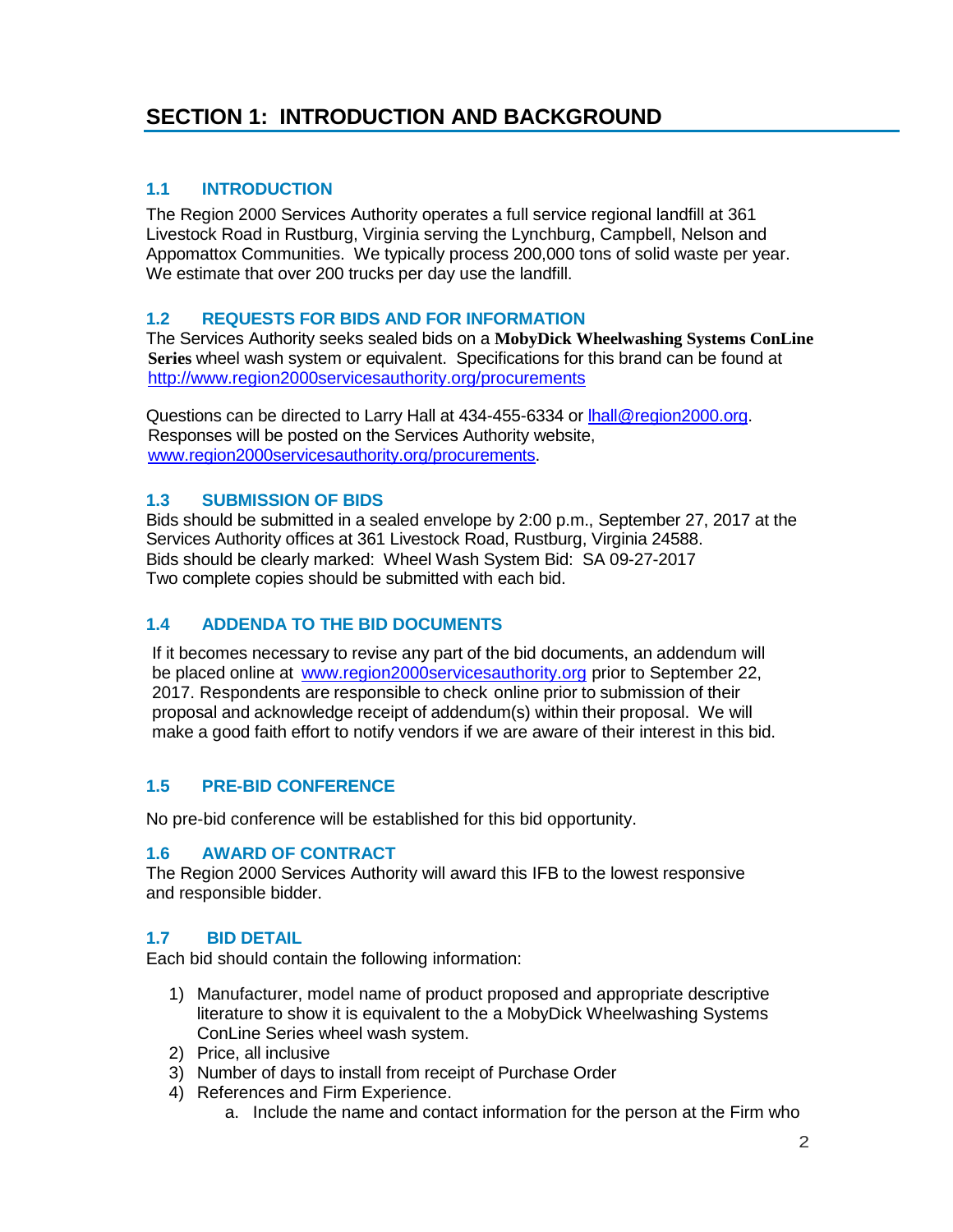will be responsible for seeing that the project is install to our satisfaction

- b. Include contact information for customers who have installed the product you are proposing
- 5) Any information about discounts or special offers not discussed in the Price section.

# **SECTION 2: TERMS AND CONDITIONS**

# **2.1 GENERAL**

- 1) In the solicitation or awarding of contracts, Region 2000 shall not discriminate because of the race, religion, color, sex, national origin, age, disability or any other basis prohibited by state law relating to discrimination in employment.
- 2) Region 2000 welcomes and encourages the participation of small businesses and businesses owned by women and minorities in procurement transactions made by Region 2000.

# **2.2 AWARD OF CONTRACT**

- 1) Region 2000 reserves the right to reject any and all bids and to waive any informalities.
- 2) The Successful Bidder shall, within fifteen (15) calendar days after prescribed documents are presented for signature, execute and deliver to Region 2000 the contract forms and any other forms required by the Request for Proposal.
- 3) Any contract resulting from this Invitation for Bids is not assignable.

# **2.3 BIDDER'S REPRESENTATIONS**

By submitting a bid in response to this Invitation for Bids, the bidder certified that it has read and understands the bid documents, specifications, and drawings, if any, and has familiarized itself with all federal, state and local laws, ordinances and regulations that in any manner affect the cost, progress or performance of the work.

# **2.4 BONDS**

Region 2000 does not require the Successful Bidder to furnish Performance Bond and a Payment Bond for this contract.

# **2.5 INSURANCE**

The successful bidder shall maintain insurance to protect itself and the Region 2000 from claims under the Workers' Compensation Act, and from claims for damages for personal injury, including death, and for damages to property, which may arise from performance under this contract. The successful bidder shall deliver Certificate of Insurance to Region 2000 specifying the limits acceptable to Region 2000 which are as follows:

- 1) Workers' Compensation and Employer's Liability: Virginia Statutory requirements
- 2) Automobile Liability (bodily injury/property damage): \$1,000,000
- 3) Comprehensive General Liability (bodily injury/property damage): \$1,000,000 per occurrence; \$2,000,000 aggregate
- 4) The Certificate shall show Region 2000 named as an additional insured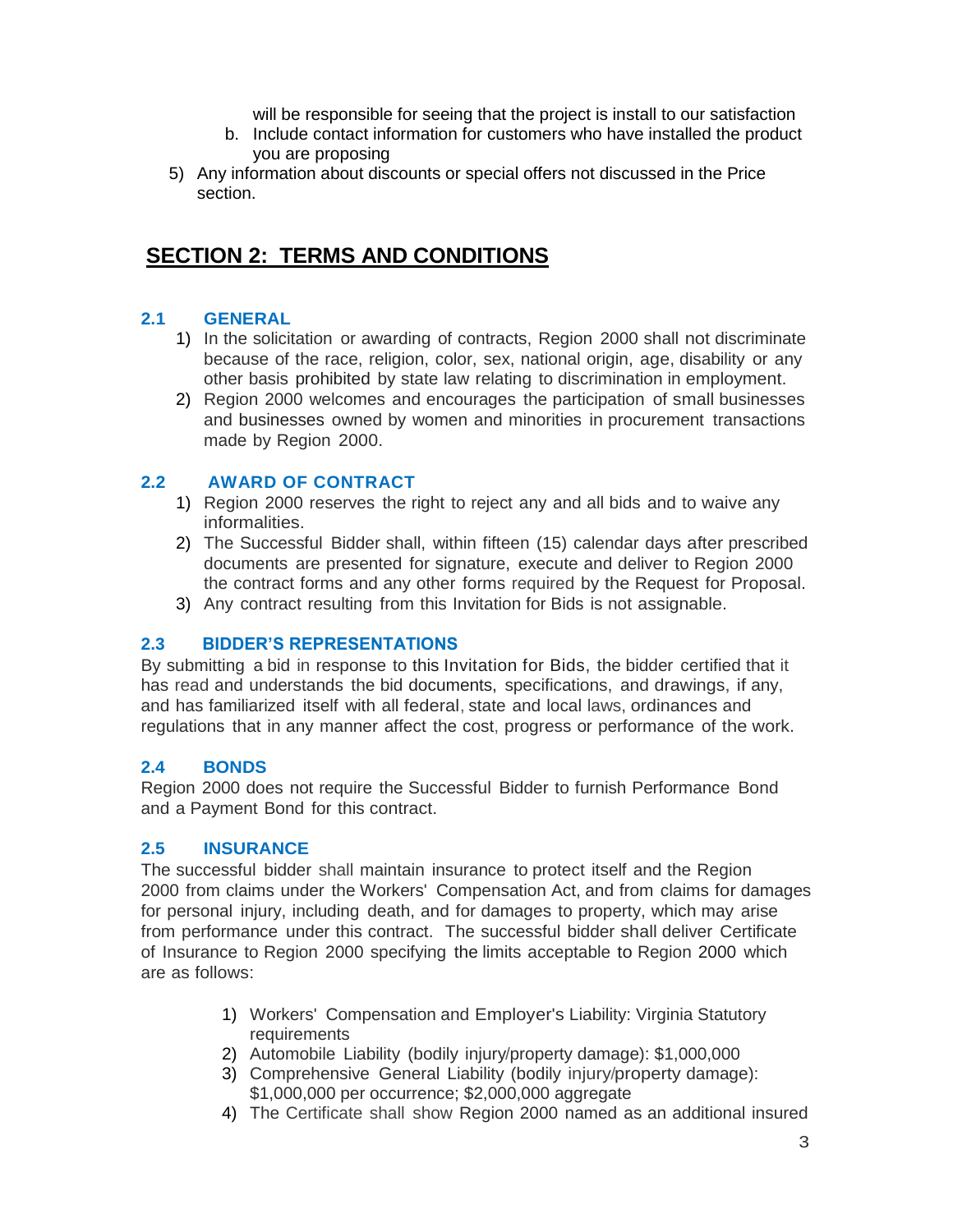for commercial general liability and automobile liability and must contain provisions preventing cancellation, non-renewal or expiration unless written notice is given to the Region 2000 at least thirty (30) days in advance.

#### **2.6 BIDDERS PERFORMANCE AND INDEMNIFICATION**

- 1) All goods and/or services delivered and/or rendered shall comply with all applicable federal, state and local laws, and shall not infringe any valid patent or trademark. The successful bidder shall indemnify, keep, save, and hold Region 2000, its officers and employees, harmless from any liability for infringement and from any and all claims or allegations of infringement by the bidder or Region 2000, its officers and employees, arising from, growing out of, or in any way involved with the goods delivered or services rendered pursuant to this purchase.
- 2) The bidder shall indemnify and hold harmless Region 2000 against and from all liability, claims, damages and costs, including attorney's fees of every kind and nature and attributable to bodily injury, sickness, disease or death or to damage or destruction of property resulting from or in any manner arising out of or in connection with provision of any services under this contract, the failure to provide any services or the use of any services or materials furnished (or made available) by the Successful Bidder, provided that such liability is not attributable to the Region 2000's sole negligence.

# **2.7 RECORD RETENTION/AUDITS**

The Successful Bidder shall retain, during the performance of the contract and for a period of three years from the completion of the contract, all records pertaining to the Successful Bidder's proposal and any contract awarded pursuant to this Request for Proposal. Such records shall include but not be limited to all paid vouchers including those for out-of-pocket expenses; other reimbursement supported by invoices, including Bidder's copies of periodic estimates for partial payment; ledgers, cancelled checks; deposit slips; bank statements; journals; contract amendments; insurance documents; payroll documents; timesheets; memoranda; and correspondence. Such records shall be available to Region 2000 on demand and without advanced notice during the Successful Bidder's normal working hours.

# **2.8 DEFAULT**

The Successful Bidder is wholly responsible for failure to perform under this contract or to complete this contract as specified herein. If the Successful Bidder fails to perform or complete the contract then Region 2000 may consider the Successful Bidder to be in default. In the event of default, Region 2000 will provide the Successful Bidder with written notice of default, and the Successful Bidder will be provided twenty (20) calendar days to provide a plan to correct said default.

If the Successful Bidder fails to cure said default within twenty days, Region 2000, among other actions, may complete the performance through a third party, and the Successful Bidder shall be responsible for any amount in excess of the agreement price incurred by Region 2000 in completing the performance as specified in the contract.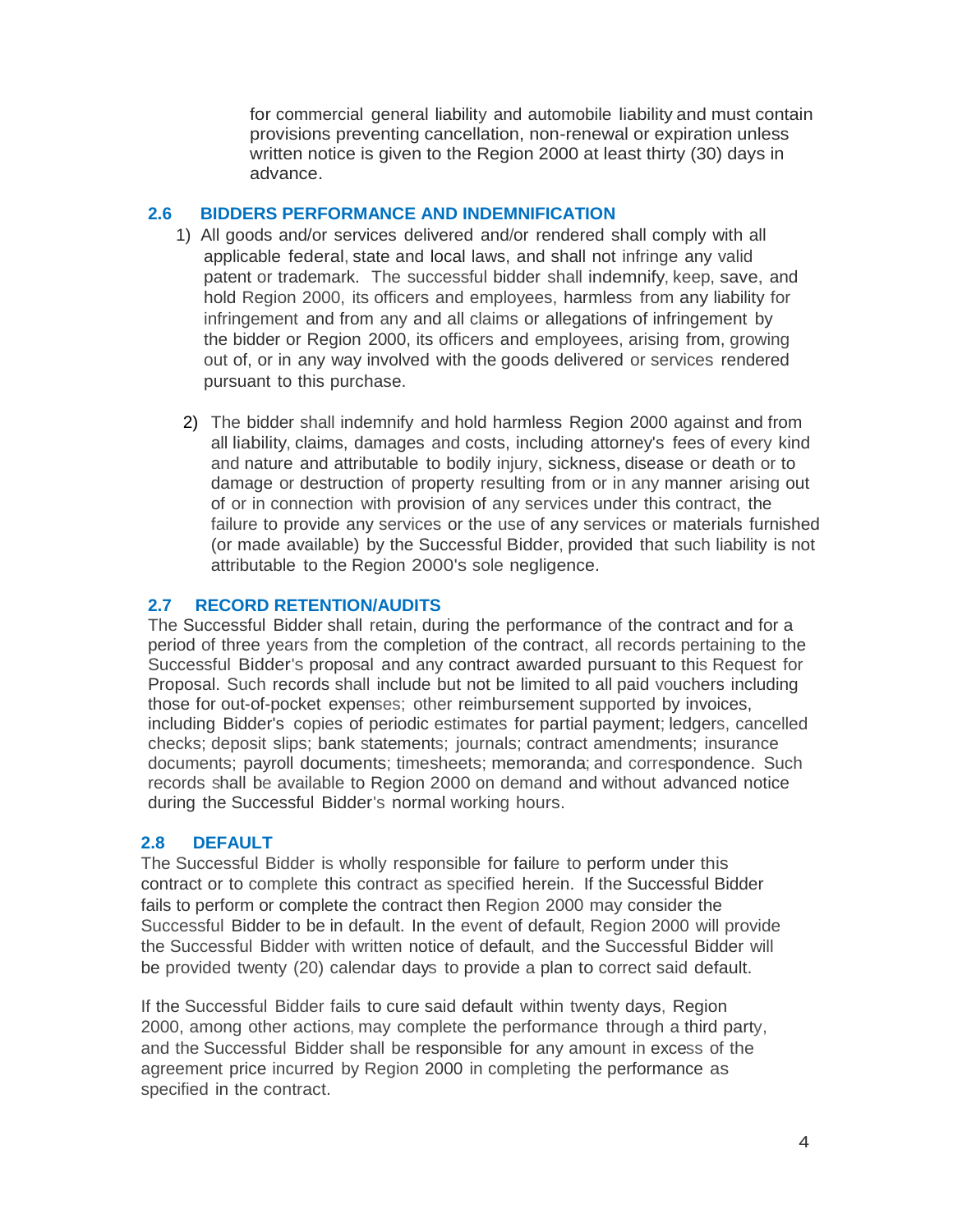### **2.9 TERMINATION OF CONTRACT**

- 1) Region 2000 reserves the right to terminate the contract immediately in the event that the Successful Bidder discontinues or abandons the performance; if adjudicated bankruptcy, or is reorganized under any bankruptcy law; or fails to keep in force any required insurance policies or bonds.
- 2) Failure of Successful Bidder to comply with any section or part of this contract will be considered grounds for immediate termination of the contract by Region 2000.
- 3) Notwithstanding anything to the contrary contained in the contract between Region 2000 and the Successful Bidder, Region 2000 may, without prejudice to any other rights it may have, terminate the contract for convenience and without cause, by giving 30 days written notice to the Successful Bidder.
- 4) If the termination clause is used by Region 2000, the Successful Bidder will be paid by Region 2000 for all services satisfactorily performed by the Successful Bidder up to the termination date set in the written termination notice.

#### **2.10 CONTROLLING LAW; VENUE**

This contract is made and entered into in the City of Lynchburg, Virginia, and shall be governed by the applicable laws of the Commonwealth of Virginia. Any dispute arising out of the contract resulting from the Request for Proposal, its interpretations, or its performance shall be litigated only in the City of Lynchburg General District Court or the Circuit Court for the City of Lynchburg, Virginia.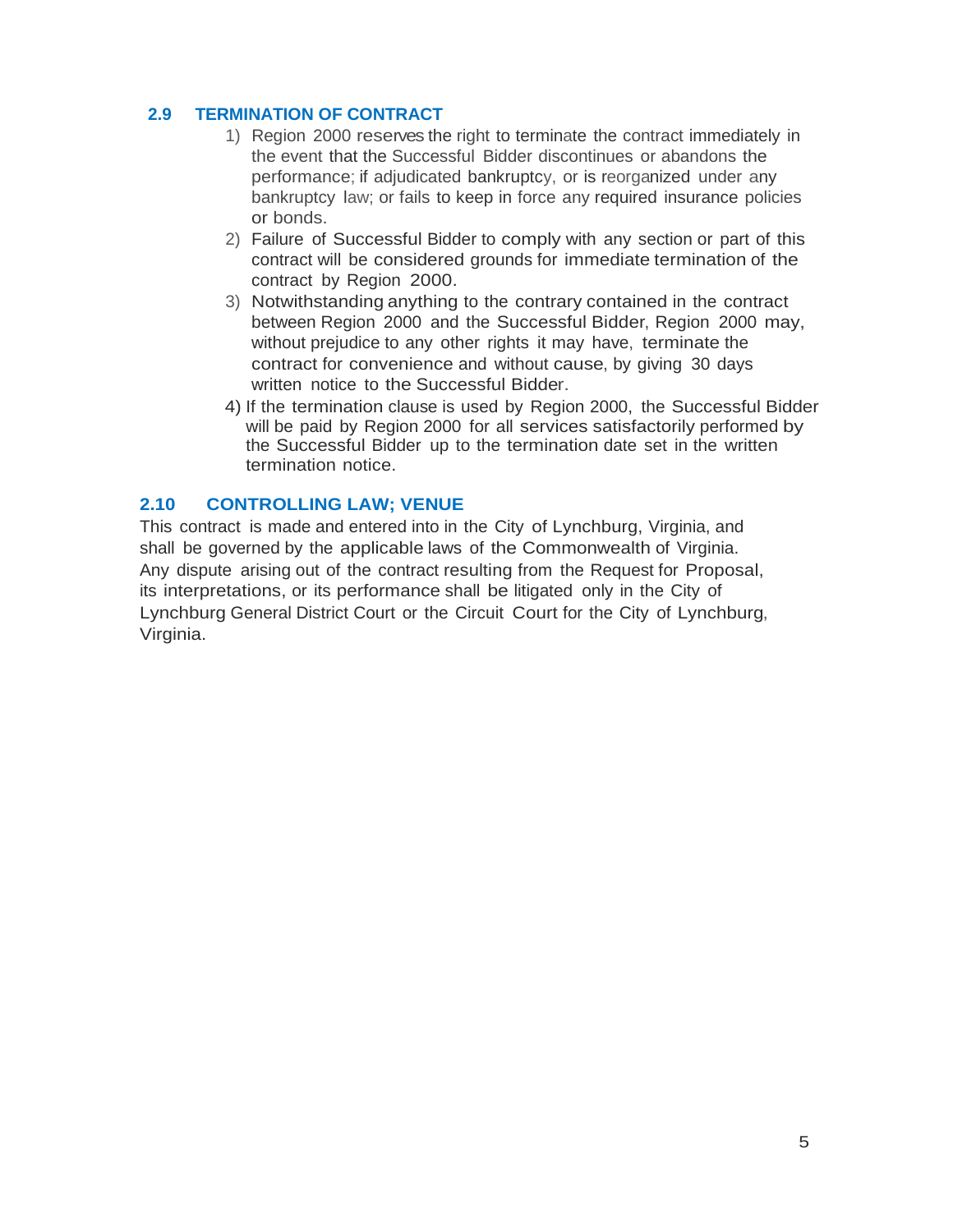

# **Region 2000 Services Authority**

### **Wheel Wash Bid**

# **PART 1 – GENERAL Specifications**

#### **1.1 RELATED DOCUMENTS**

- A. Contractor will furnish all labor, materials, equipment & incidentals required to provide a completely automated wheel wash system as specified herein.
- B. Contractor is responsible for obtaining all required building permits.
- C. Owner is responsible for Electric from AEP meter to control panel.

Drawings and general provisions of the Contract, including General and Supplementary Conditions and Division 1 Specification Sections, apply to this Section.

#### **1.2 SUMMARY**

A. This Section includes the vehicle wheelwashing system and equipment and accessories, including:

- 1. Wheelwashing platform elements with spay nozzles and piping.
- 2. Splash walls and side spray piping nozzle assemblies
- 3. Wheelwashing pumps (4 required).
- 4. Individual Controls for wash systems pumps
- 5. Controls for wheelwashing system, including vehicle entrance magnetic type sensor.
- 6. 5,800 Gallon Water Recycling with Automatic Scraper Conveyor Solids Removal Tank System
- 7. Automatic Flocculent dosing system.
- 8. Cold Weather operating system
- B. Bids may be for various vendors whose equipment exceeds or meets these specifications. Please identify in your bid where your product does not meet the requested specification.

#### **1.3 WHEELWASHING SYSTEM DESCRIPTION**

A. Furnish a completely automatic two tire revolution, modular, touchless drive-through wheelwashing and water reclamation (dirt sediment settlement and water recirculation) system for permanent applications, suitable for vehicles having weights and dimensions allowed on public roads. With the systems common components there may be as many as six alternative systems which may be configured.

#### **1.4 PERFORMANCE REQUIREMENTS**

A. Operation: As the vehicle approaches the wheelwashing unit the wash cycle and related water recycling operations shall be automatically activated by the vehicle passing through the entrance sensor. Length of the continuous wash platform must allow for greater than 26 ft drive through length. A technically coordinated spray system creates an effective washing result for the complete length of the vehicle as the vehicle is driven in a fixed path between tire guides at a slow speed (30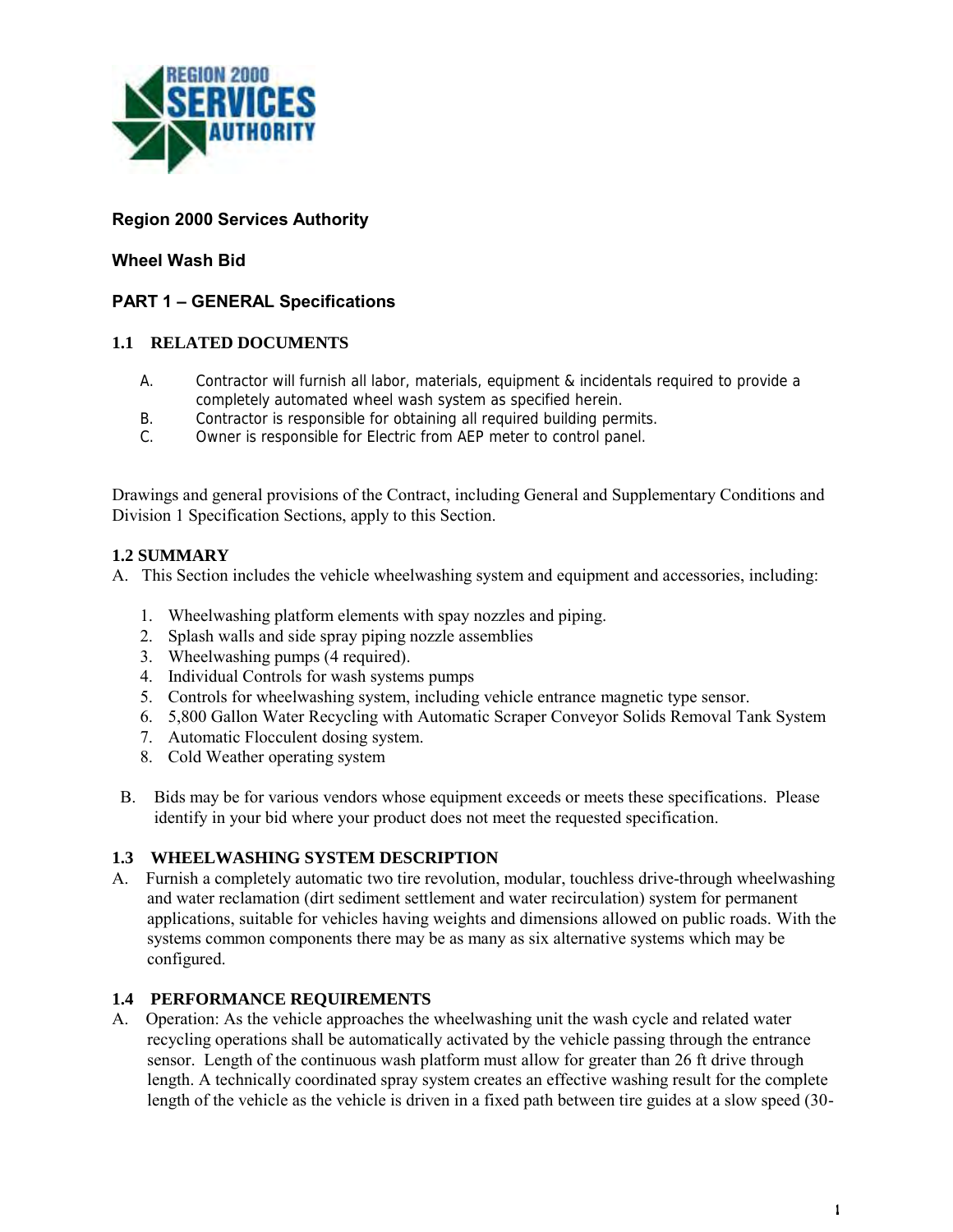40 feet per minute) through the wash platform. The angled profile construction of the continuous wash platform base areas flexes open the tire profiles and therefore supplements the cleaning effect.

- 1. A specially developed nozzle characteristic including side and bottom nozzles ensures for an efficient water spray profile for targeted cleaning of the tire profiles, outer and inner wheel surfaces and part of the chassis. The bottom nozzle angles are no more than 20 degrees so arranged that the vehicle driver's sight is not impaired during the wash cycle and that only a minimum of over spray is transferred into the surrounding area.
- 2. The length of the wash cycle is dependent on operating conditions and is progressively adjustable via a timer located on the front of the control cabinet.
- 3. The wheelwashing system shall also be equipped with an adjustable timed shut off which stops the system after the set time has elapsed after the vehicle enters the system, to allow drivers of stopped or stalled vehicles to exit the vehicle after the wash system stops.
- 4. As the vehicle is driven through the wheelwash at 30-40 feet per minute, the wheelwashing system shall satisfactorily remove all visible, heavy dirt accumulation from the vehicle's tires and tire-grooves and wheel wells, to prevent track-out of dirt by a truck's tires out of the Owner's premises.
- B. Minimum design capacity in vehicle wash cycles per hour shall be up to 60 at 1-minute wash cycle.
- C. The supplier is solely responsible for the equipment performance. Should the equipment not perform, as per these specification requirements, the supplier shall modify, add and/or alter the equipment supplied at his own expense until the performance is satisfactory.
- D. The water reclamation system shall be capable of reclaiming water from the wheelwashing system and process the removal of suspended dirt by means of settling pits or tanks. The submersible slurry pumps then reuse the water in the wheelwashing system.
	- 1. The wash platform wash elements shall be of boxed construction, with integrated, internal sludge/water drainage slopes minimum 2% via which the sludge and dirty water is diverted to centered 23 inch wide openings.
	- 2. The wheelwashing system is also equipped with two recycling tanks each gross 5000 gallons of self-supporting steel construction consisting of a steel 4 mm thickness, ST 37 profile frame and plate. The tank in an empty condition is also capable of withstanding the ground pressures and forces resulting from a passing by, fully loaded truck. External dimensions:228 in l x 87 in w x 57in h, Gross volume: 5000 gallons, weight: ca. 4,200 lbs
	- 3. Each of the recycling tanks shall be equipped with a continually operating single scraperconveyor module to evacuate and dewater solids, the scraper conveyor chain/plate assy shall be mounted on dual rails and guide ways with 6 specialty designed sprockets and 3 shaft assemblies and 6 auto lubricating 30 mm diameter bearing. The linked chain length shall be of 52'9"' with 24 collection plates 8.5 cm high attached 3 points with a dirt removal scraper conveyor discharge 51 "height. The conveyor assemblies are driven by a .33 hp Nord motor and gear reducer. The module consists of 3 sections is removable and may be retrofitted in ConLine series tanks.
	- 4. The wheelwash system's slurry quality pumps are to be placed in the pump chamber of the inground 5,000 gallon water recycling and sedimentation collection tanks. The pumps will be capable to pump abrasive slurries without compressors or filters, other than the integrated pump screens, to filter the reclaimed water. The pump and integrated screen system are to be designed to not allow the passing of larger than  $\frac{1}{4}$  inch solids to the wheelwash platform.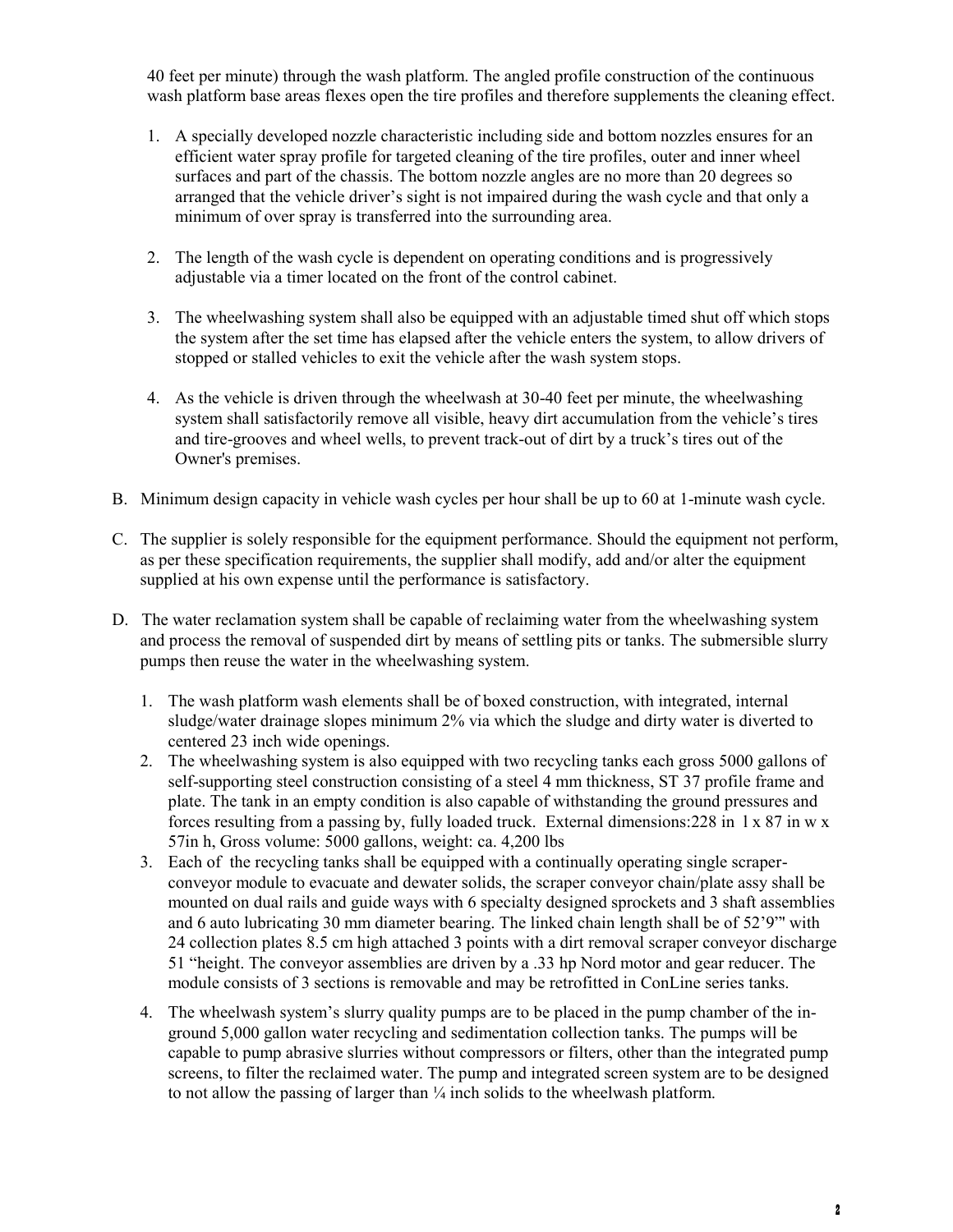- 5. The wash pumps are to be designed for maximum cleaning effectiveness flow and pressure at 49 ft to 72 ft of head.
- 6. The pump is to be designed for a complete mechanical rebuild cost of components under \$790 USD.
- 7. Water delivery from the pump chamber to the wheelwash platform shall be via four pumps and two direct 4 inch id supply line to provide for an efficient pressurized water spray profile at the wheelwash platform. The water delivery system will be capable to pump wash water without headers.
- 8. The settled-out sediment in the recycling chambers shall be removed at regular intervals, the time period for which being dependent on how often the system is used.
- 9. The system shall have an Automatic Flocculent dosing system to increase and optimize the sedimentation process. The flocculent is fed via automatic dosing unit volume delivery at 50 liters per hour.
- 10. The system must be able to continuously supply adequate amount of water for the wheelwash pumps regardless of traffic volume (subject to 1.4 B).
- 11. Prior to final acceptance of the system by the owner, the supplier shall demonstrate the continuous operating capacity of the reclamation system in relation to the wheelwashing system.

# **1.5 SUBMITTALS**

- A. Product Data:
	- 1. Submit Product Data in strict accordance with requirements of these specifications and the General Requirements.

2. Submit the below listed technical information, concept design drawings and layouts for the Engineer provided by the vendor. The quality of these drawings shall be such that the Engineer shall be able to determine and make changes required to related civil construction, electrical and mechanical work and installation work shown in the Contract Documents to accommodate the system supplier's proposed system. The set of drawings submitted shall consist of, but not be limited to, the following:

- a. CAD Equipment general layout longitudinal section.
- b. CAD Equipment general layout side view.
- c. CAD Equipment general layout cross-section.
- d. CAD Wheelwashing and Water discharge drawings.
- e. Detailed listing of pumps, valves and other components used within the system and operation and maintenance data and instructions.
- B. Operation and Maintenance Data: For Wheelwashing System to include emergency, operation, and maintenance manuals.
- C. Warranties: Special warranties specified in this Section.

# **1.6 QUALITY ASSURANCE**

- A. The wheel wash system, pumping equipment and all electrical controls shall be designed and supplied by one supplier.
- B. It is encouraged that the supplier shall have been regularly engaged in the engineering, manufacturing and supply of the wheelwash systems for a period of not less than Twenty five years and a minimum of 2000 wheelwash systems installed and operating. All similar items shall be the products of one manufacturer. The equipment offered shall be the latest standard product, modified as necessary to meet conditions of the project.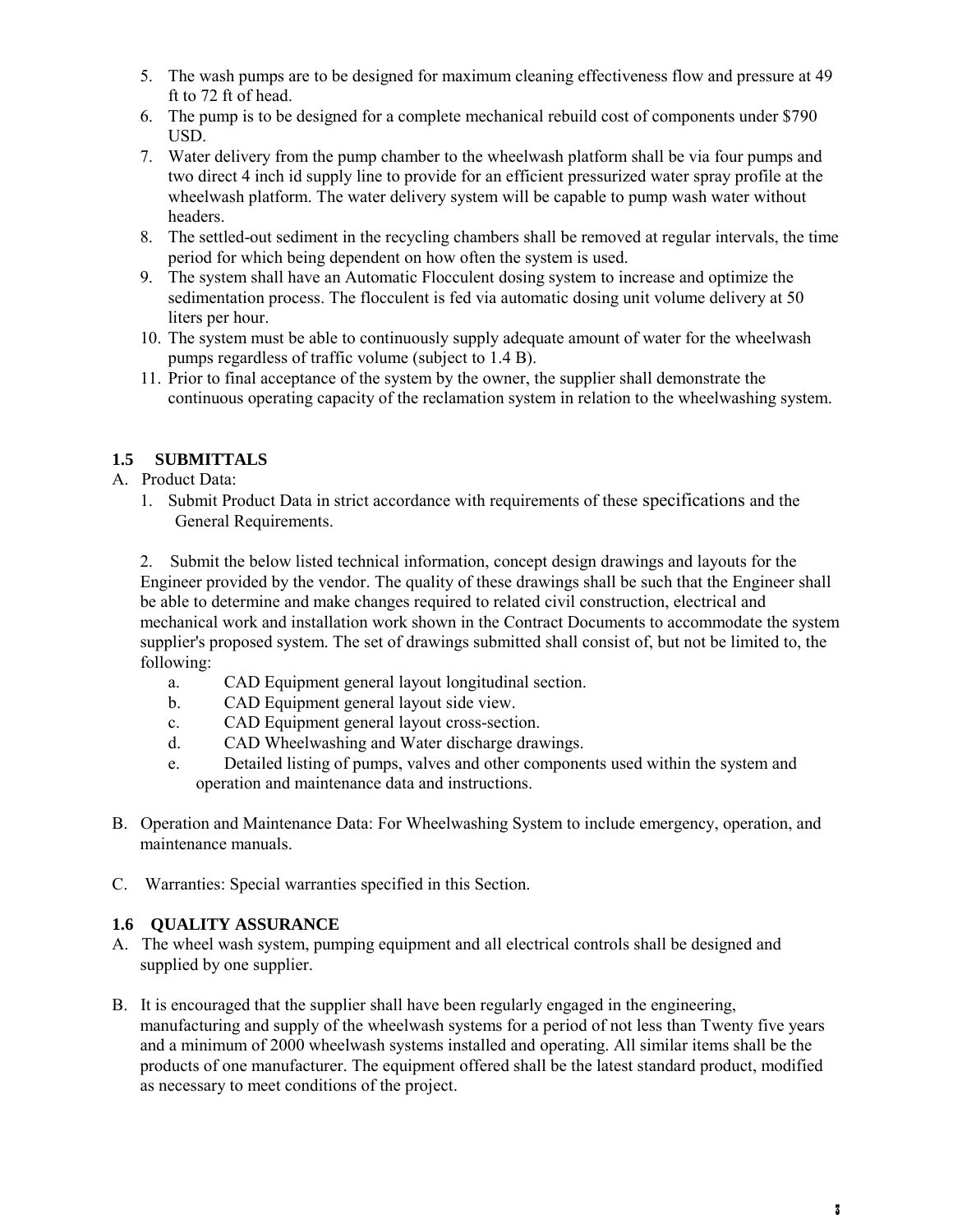- C. Product Options: Drawings indicate size, profiles, and dimensional requirements of the named supplier listed in the Products section of this specification and are based on the specific systems indicated.
- D. The equipment specified herein shall be MobyDick Wheelwashing Systems ConLine Series manufactured by Frutiger Company AG, or its equivalent.

#### **1.7 DELIVERY, STORAGE, AND HANDLING**

A. Deliver, store received materials at project site or other contractor-controlled location and handle delivered materials in accordance with system supplier's instructions.

### **1.8 COORDINATION**

- A. Coordinate layout and installation of wheelwashing system and components and with other construction shown on the drawings.
- B. Coordinate size and location of concrete with the project Structural Engineering firm qualified to provide concrete specifications. Concrete, reinforcement, and formwork requirements are specified in Division 3 by the project-engineering firm.

#### **1.9 WARRANTY**

- A. Special Warranty: Warranty on the Wheelwashing system components and accessories supplied by the system supplier, in which system supplier agrees to repair or replace components that fail in materials or workmanship within specified warranty period. Failures include, but are not limited to, the following:
	- 1. Operation: noisy, rough or substandard operation of system or individual system components.
		- 2. Parts: loose, damaged or missing parts.
		- 3. Finish: Abnormal deterioration.
		- 4. System effectiveness: dirt removal from vehicle's tires.
- B. Warranty Period: Pumps 5 years (1-3 years full, year 4 & year 5 prorated on usage) from date of delivery with the exception of normal wear and tear from date of Substantial Completion for Items A. 1. through 4 above.

# **PART 2 - PRODUCTS**

#### **2.1 MANUFACTURERS**

A. Manufacturers: Subject to compliance with requirements, provide products by the following:

 1. The equipment specified herein shall be MobyDick ConLine Wheelwashing Systems manufactured by Frutiger Company AG or equivalent.

#### **2.2 WHEELWASHING SYSTEM**

- A. Description:
- 1. Furnish and supervise the installation of an integrated wheelwashing and recycling tank with automatic solid collection and evacuation system consisting of four each, one-piece continuous wash elements with internal water carrying channels; integrated 2-tier tire guides, modular polymer splash walls, quick coupler removal and directionally adjustable 2 tier PVC side spray bar assemblies with integrated nozzles; with pump, check valves and piping; controls and accessories, two recycling tanks each gross 5000 gallons of self-supporting steel construction with continually operating single scraper-conveyor module to evacuate and dewater solids as shown on the drawings. The wheelwash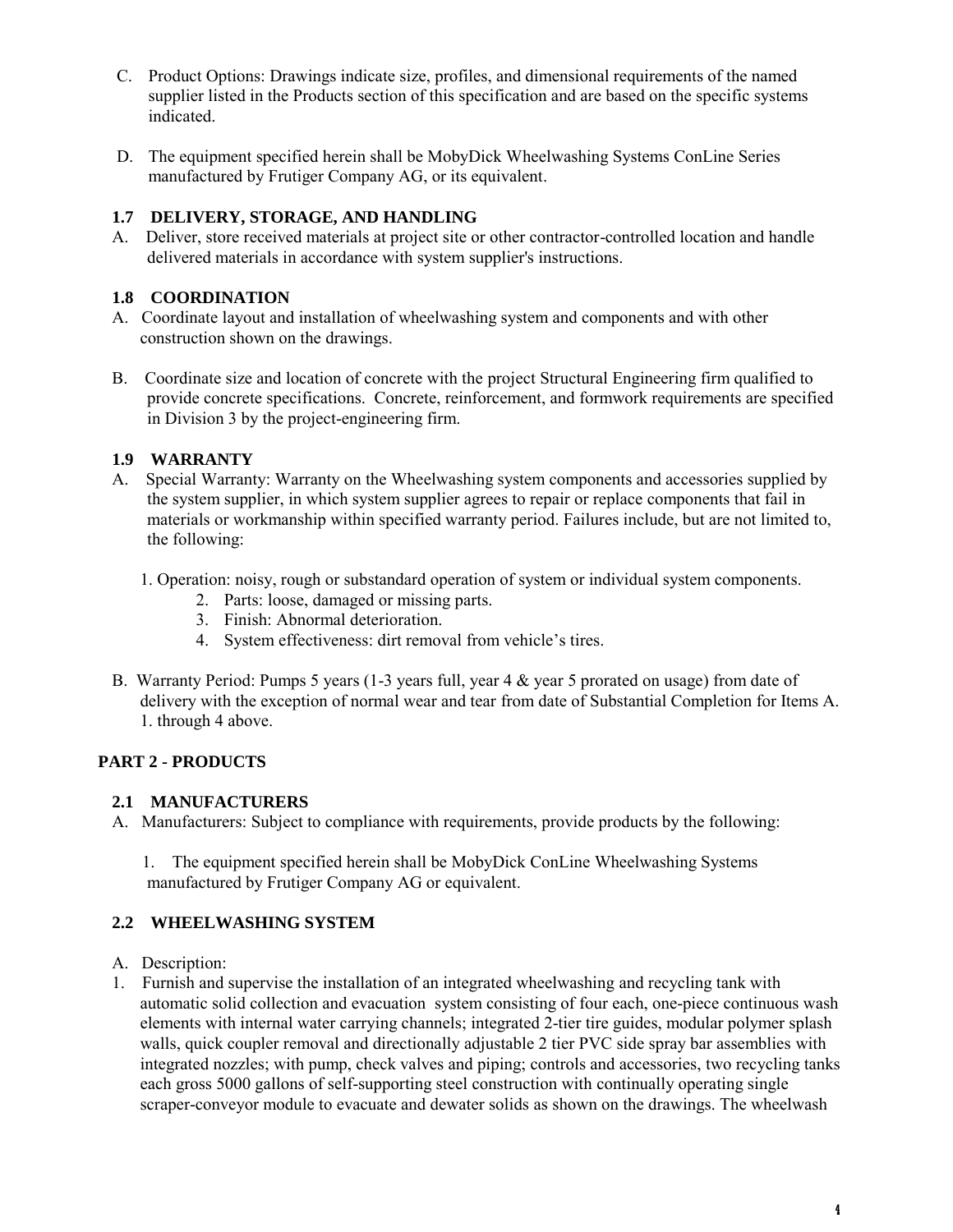system shall operate automatically through the entry and exit controls. Overall dimensions, with a drive-through track width of 110 inches ,Splash Wall Width 122 inches , are (315 inches x 317 inches x 68 inches) and weight of ca 24,800 lbs.

2. The wheelwash water spray pattern shall not extend above the 53-inch height spray walls supplied such that wind drift of the water spray will not carry beyond the spray walls and drainage sumps when no vehicle is present on the wheelwash platform.

### **B. Wheelwashing System**

- 1) Wheelwash elements shall be a minimum of four hot-dip galvanized wash elements (left/right) each 157.5" long x 37" wide x 15.5'" high to allow for ground-level access after on-site matching of the road to the entry and exit areas. The wash elements have an integrated, internal sludge/water drainage slope and are a self-supporting robust steel construction consisting of internal hot dipped galvanized water-carrying channel sections and surface angled profiles, designed to take a maximum axle load of 33,069 lbs. Overall dimensions, with a drive-through track width of 110 inches, Splash Wall Width 122 inches, are (315 inches x 317 inches x 68 inches).
- 2) The hot dipped galvanized metal center spacer/water diverter system shall establish the drive through track width of 110 inches and consist of four spacer plates and six middle elements with sloping sides constructed from galvanized checker plate.
- 3) The Wheelwash element system for complete washing of the tire profiles, outer and inner wheel surfaces and part of the chassis is constructed such that the static spray nozzle manifolds consisting of 260 nozzles of 7 mm diameter are integral with the wheelwash platform structure and such that the truck tires drive over the spray manifold assemblies. The truck tires must roll on and contact the spray nozzle manifolds with all nozzles being protected.
- 4) The Wheelwash elements on which the tires ride shall be constructed of water carrying triangular tubes and angle iron at right angles to the tire travel with angle aligned upward to flex the tires as the vehicle traverses the platform with specially developed nozzle characteristic including side (18 degree spray angle) and bottom (15 degree spray angle) nozzles ensures for an efficient pressurized water spray profile for targeted cleaning of the tire profiles, outer and inner wheel surfaces and part of the chassis in order to maximize the discharge of dirt from between the tire grooves while being sprayed by the wheelwash system.
- 5) The wheelwash elements shall be designed with integrated two tier galvanized tire guides. The integrated tire guides shall be (11.8 inches high) each shall consist of two levels of (3.9 wide x 5.9" high) tubular constructed steel 5 mm thick.
- 6) The wheelwash elements load carrying capability of the triangular tubes shall be a minimum of 33,069 lbs.
- 7) The wheelwash system shall have a minimum of 4 submersible sludge quality pumps with integrated screen assemblies, check vales and clean water well piping, the pump being a minimum of 7.4 hp (480 V,60 Hz) and able to deliver individually a maximum of 237.5 gallons per 30 second wash cycle . At 49 ft to 72 ft of head, the pump is capable of operating with a flow of 475 GPM and approximately 22-psi lower wash element nozzle pressure with a completely filled water system.
- 8) The pumps are to be designed for a complete mechanical rebuild cost of components under \$790 USD.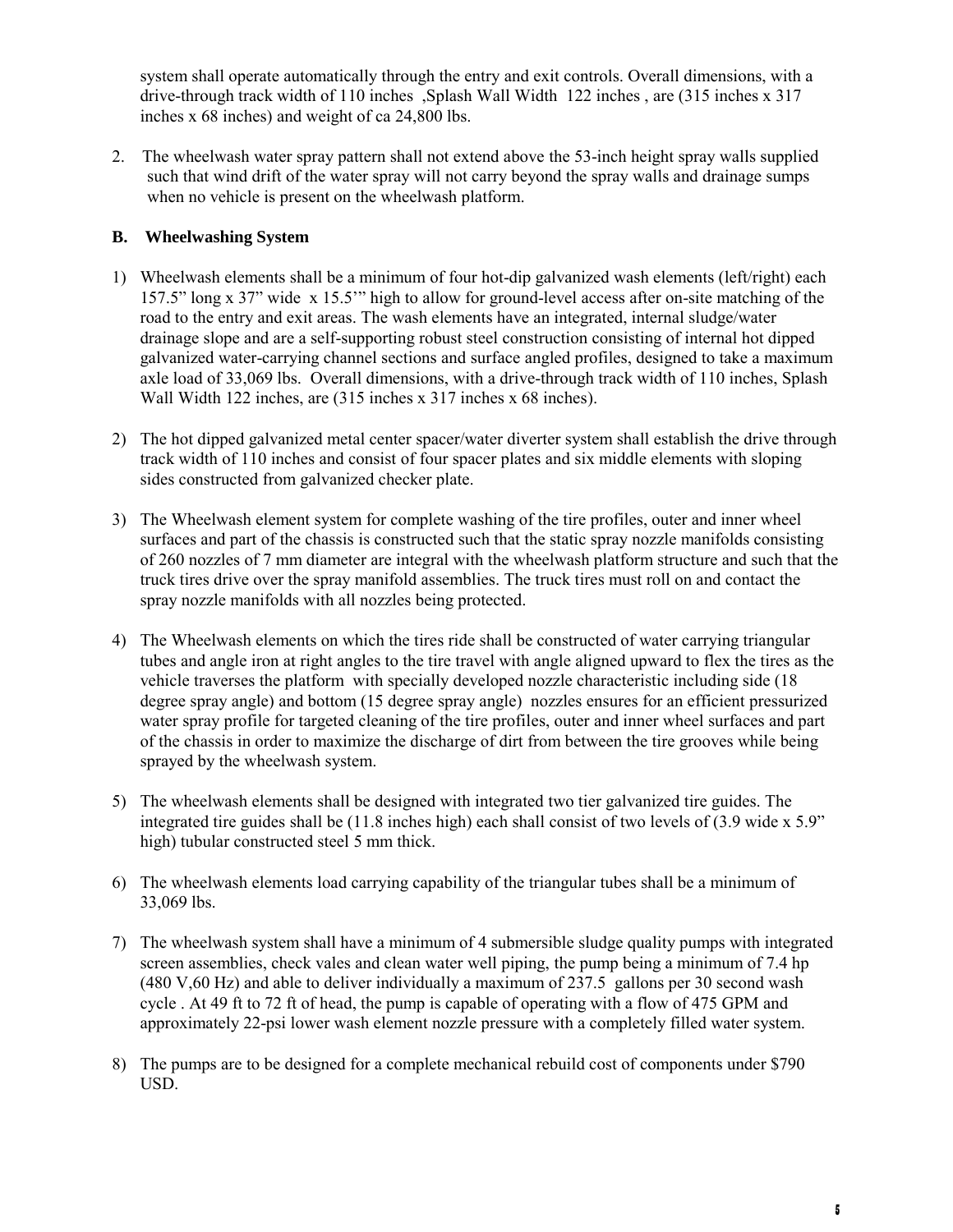- 9) Water delivery from the pump chamber to the wheelwash platform shall be via four pumps and two direct 4 inch id supply lines, fixed with cam and lock fittings, to provide for an efficient pressurized water spray profile at the wheelwash platform. The water delivery system will be capable to pump wash water without headers.
- 10) The continuous wash platform elements of 315 inches with integrated static and sidewall spray nozzles assemblies shall cover a distance longer than an entire width and circumference of two R2400 rotations when traversing the wheelwash platform.
- 11) The wheelwash system must be equipped on both sides with 4 sections of molded polymer splash walls that shall run the full length of the wheelwash platform. The splash walls will be constructed as eight panels. Each splash wall panel section shall be 78 3/4 in long x 53 inch high and 1.9" thick and will be slid into 3 support bracket assemblies and fixed without use of nuts, bolts or screws. The splash wall panels shall be movable by one man.
- 12) The wheelwash system shall have four sets of two tier PVC side spray bar assemblies. Each spray wall assembly shall have 2 inch diameter schedule 40 PVC pipe, color grey with nozzle systems consisting of a total 34 integrated 6mm side spray nozzles, top tier nozzles at 30 degree angle, lower tier nozzles at 20 degree angle. The spray bar assemblies are removal and attached to the wash element platforms with cam and lock fittings. Each spray bar assemblies are modular with three subassemblies. The spray bar assemblies shall have threaded couplers that allow the spray bars to be rotated to allow for field adjustable spray angle changes. The spray bar assemblies shall run the full length of the wheelwash platform.
- 13) The wheelwashing system must be capable of emptying the continuous wash platform elements and side compartments of wash water effluent back into the recycling tank within 60 minutes of its last use to prevent water freezing in the wheelwash system during the winter periods.
- 14) The system shall include a total of two tanks each gross 5000 gallons serving as water recycling; solids collection chambers and a pump compartment of robust steel construction. Each 5000 gallon tank is fabricated of self-supporting steel construction consisting of a steel 4 mm thickness, ST 37 profile frame and plate. The tank in an empty condition is also capable of withstanding the ground pressures and forces resulting from a passing by, fully loaded truck. All construction parts are chemically pre-treated, prepared with a special primer and finished in RAL-Color 6029 Green. The water level in the tank will be controlled by automatic level control. Each 5,000 gallon tank shall have a 1 piece removable overflow weir assembly with screen and lift eyes. The 1 piece shall interlock with the scraper conveyor assembly. External dimensions:228 in  $1 \times 87$  in w  $\times 57$ in h, Gross volume: 5000 gallons, weight: ca. 4,200 lbs
- 15) Each of the recycling tanks shall be equipped with a continually operating single scraper-conveyor module to evacuate and dewater solids, the scraper conveyor chain/plate assy shall be mounted on dual rails and guide ways with 6 specialty designed sprockets and 3 shaft assemblies and 6 auto lubricating 30 mm diameter bearing. The linked chain length shall be of 52'9" with 24 collection plates 8.5 cm high attached 3 points with a dirt removal scraper conveyor discharge 51 " height. The conveyor assemblies are driven by a .33 hp Nord motor and gear reducer. The module consists of 3 sections is removable and may be retrofitted in ConLine series tanks.
- 16) The recycling tank shall include height extensions 20 inches, fabricated as panels in varying lengths from ST37, 4 mm thickness, profile frame and plate ,inner and outer surfaces primed and finished with a top coat . The extension panels shall be movable by one man.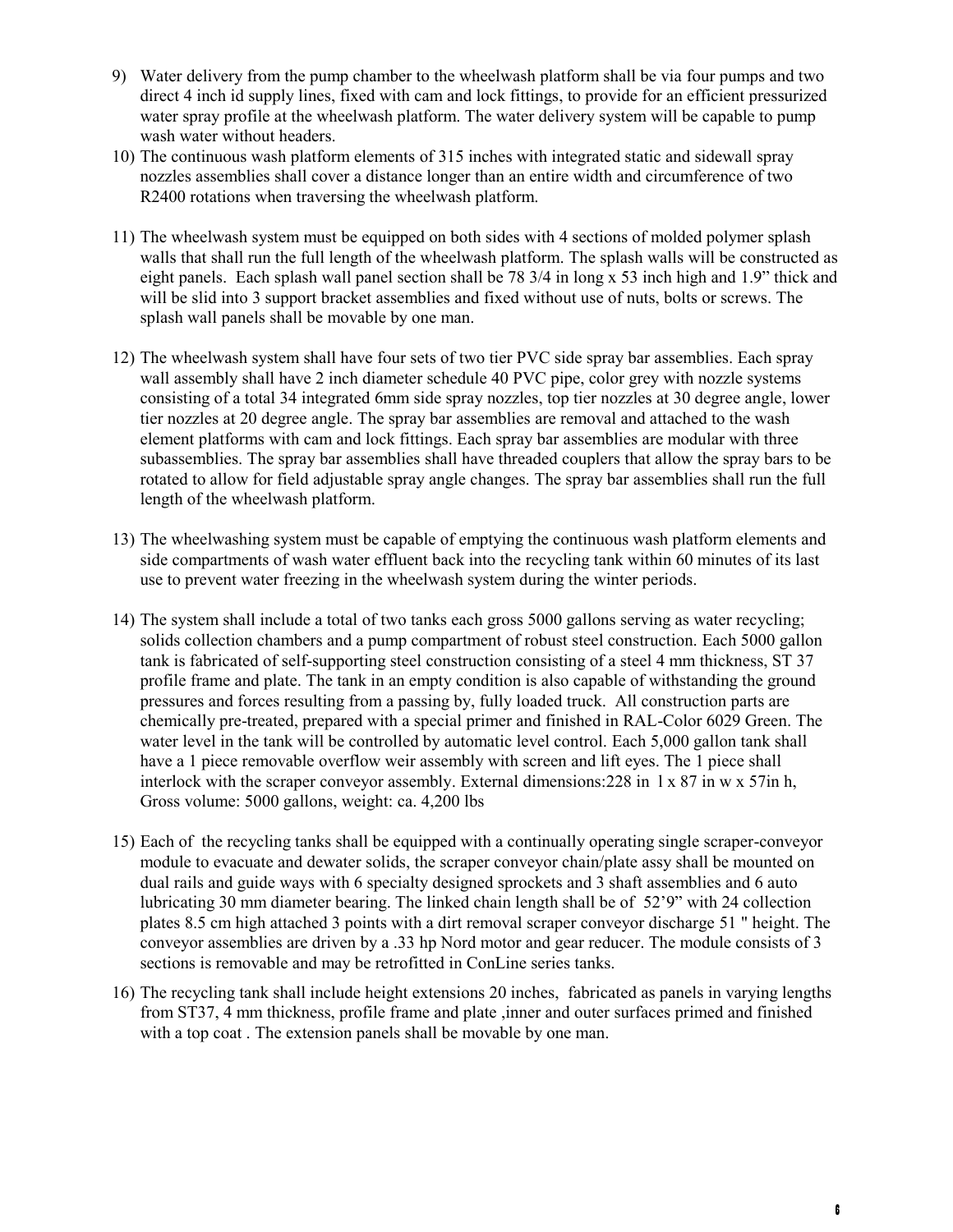- 17) The wheelwashing system is also equipped with recycling tank safety railing , constructed out of square steel profile, hot dipped galvanized, height, with toe, center and top railing : 40 inches high and includes an access ladder of square steel profile, hot dipped galvanized.
- 18) The wheelwashing system is also equipped with an electro-mechanical flocculent dosing pump with oil-lubrication and diaphragm dosing head. The flocculent dosage sized at 50liters per hour is regulated via a hand-wheel and time relay for infinite variation of the feed-amount. The flocculent is pumped directly from the original container and evenly fed into the water-system where it is optimally mixed, thus ensuring good sludge-settlement. The dosing unit can be mounted onto the wheel-washing unit and is complete with a protective hood, Connected load: 1/4 hp. 3 phase, 60 Hz, 480 V
- 19) The wheelwashing system is also equipped with a tank heating system for the MobyDick Recycling Tanks to control freezing in subzero conditions, consisting of MDO-100-059-1/2 MobyHeat FSC2 - 40 ft pump pipe heater for 1 to 8 Pumps with 20 ft cable and 12 m heating cable to wrap pump manifold piping up to max 8 pumps with control panel modifications and thermostat
- 20) The system shall be designed to convert in to a total of 6 wheelwash system designs consisting of completely in-ground or surface mounted systems, with or without scraper conveyor automatic solids collection/removal and scalable to a 1 tire revolution platform length with the addition of Frutiger Company MobyDick Conline system components or equivalent.
- C. Electric Control Panels and Components:
- 1) Stainless Steel Control Panel shall be assembled by a registered UL file number panel manufacturer with complete electrical technology certified to UL 508A and ULC standards and containing official UL labels. The Control cabinet and panel will be stainless steel with complete electrical technology (Allen Bradley). Control panels shall be designed for operation on a 440/480/ Volt, 3 phases, 60-Hertz system, and shall be of a central open loop design. Control Panel Cabinets and Control Panel that do not each have UL certification labels are not acceptable.
- 2) Each Pump shall have its own Independent Pump Control On/Off Switch
- 3) System activation switches shall consist of a single Banner magnetic sensor mounted in the road surface at the entrance to the system. A green operating light shall be mounted on the Control Panel to notify the driver of the vehicle the wash is open.
- 4) The Magnetic (Banner) sensor will be remotely characterized, calibrated from the integrated Magnetic sensor control module located inside the Control panel and contain "tailgate canceling" module.
- 5) Tank-Heating Control panel modifications and Thermostat

# **PART 3 - EXECUTION**

#### **3.1 EXAMINATION**

A. Examine site and project conditions for compliance with requirements for, installation tolerances, and other conditions affecting performance.

- i. Examine roughing-in for process water and potable piping systems to verify actual locations of piping connections before equipment installation.
- ii. Proceed with installation only after unsatisfactory conditions have been corrected.